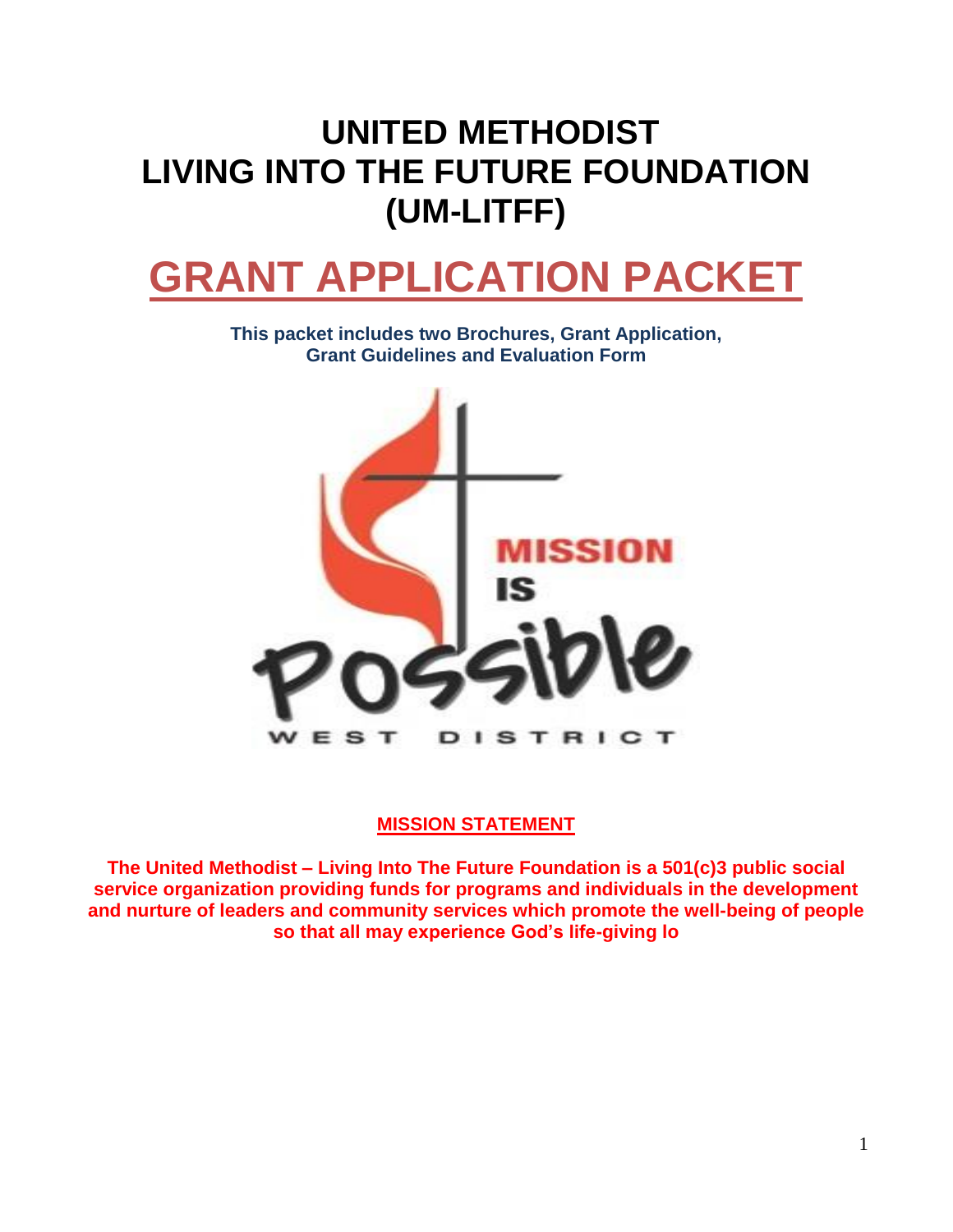Dear Grant Seeker:

The Board of Directors of the United Methodist-Living Into The Future Foundation (UM-LITFF) invites you to submit a grant application**. The application is located on pages 6, 7 and 8 of this application packet. Please read the entire packet before completing the application.** 

The UM-LITFF offers the following categories of grants:

#### **1) Leadership Individual Grants**

- 1 per calendar year
- Not to exceed \$500
- leadership training and development
- can be for clergy and/or laity

#### **2) Seed Grant**

- For new initiatives, new projects, new ministry
- not to exceed \$1,000

#### **3) Sustaining Grant**

- For established projects, ministries, initiatives
- not to exceed \$5,000

#### **4) Emergency Grant**

- For shortfall of funding
- not to exceed \$7,500

### **Please indicate on page 5 of this application packet which grant category you are seeking from the list above. Only pages 4, 5, 6 need to be submitted.**

Completed applications and supporting documents are to be emailed to: [litff@calpacumc.org](mailto:litff@calpacumc.org) by the first business day of the month. They may also be hand-delivered or sent through U.S. Postal Mail to the West District Office, 1225 W. 190<sup>th</sup> Street, Suite 205, Gardena, CA 90248. *The Grant Committee meets the second Tuesday of each month. You will receive notification of the committee's decision within three weeks following the monthly meeting.* All questions may be addressed to the same email or you may call the district office from 10:00 a.m. ‐ 3:00 p.m. Monday through Thursday. The phone number is (562) 429‐1441.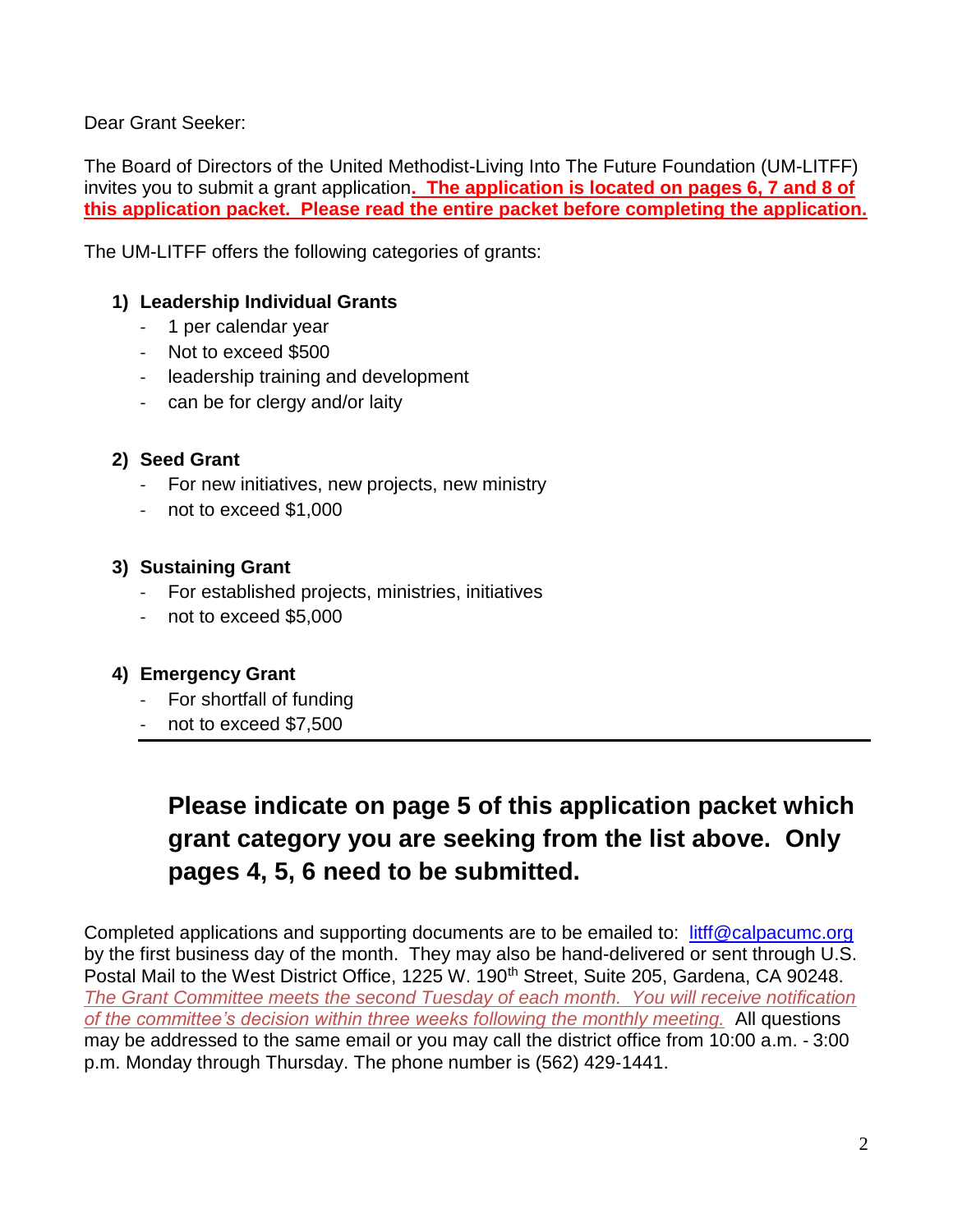## **GUIDELINES FOR** *ORGANIZATIONS AND INDIVIDUALS* **SUBMITTING AN APPLICATON**

#### **ORGANIZATIONS must submit:**

#### **I. PROPOSAL**

#### **A. Grant Application (Pages 4, 5, and 6 of this application packet)**

Completed on form provided. Please make sure writing is legible, all questions answered and all the required signatures are secured.

#### **B. No More than a Two-Page Grant Proposal including:**

- 1. Mission and history of organization
- 2. Need or problem statement
- 3. Current programs and accomplishments
- 4. Description of program for which you seek funding. Explain the project including primary purpose and the need or problem that you are seeking to address
- 5. Strategies that you will employ to implement your project
- 6. Strategies that you will implement to provide on-going/future funding of your project if it is an ongoing project

#### **C. One**‐**page Project Budget**

Project Budget should include an income/expense budget with anticipated and current sources of funds, and detailed expenses.

#### **D. If applicant is not a United Methodist Church, include a copy of your most recent IRS Letter affirming 501(c)3 Status.**

#### **INDIVIDUALS must submit:**

- **A. Grant Application (Pages 4, 5, and 6 of this application packet)** Completed on form provided. Please make sure writing is legible and all the required questions are answered and signatures are secured.
- **B. Brochure, registration form, airline ticket** Information must be submitted describing what grant is being requested for (i.e. training event, workshop, conference, etc.).

#### **C. Income and expenses/budget** Listing of the expense and total cost. What sources other than from LITFF are you receiving or seeking funding?

#### **EVALUATION FORM All applicants must submit an Evaluation on the form provided in this package or a one page description of how you used the grant and what learnings you gained. Submit within three months after your grant award.**

 The Evaluation Form assists UM-LITFF with documenting and tracking whether we are meeting our goals, mission and vision through the distribution of our grants. Please submit pictures. Permission to take and use pictures must be secured by the Grantee.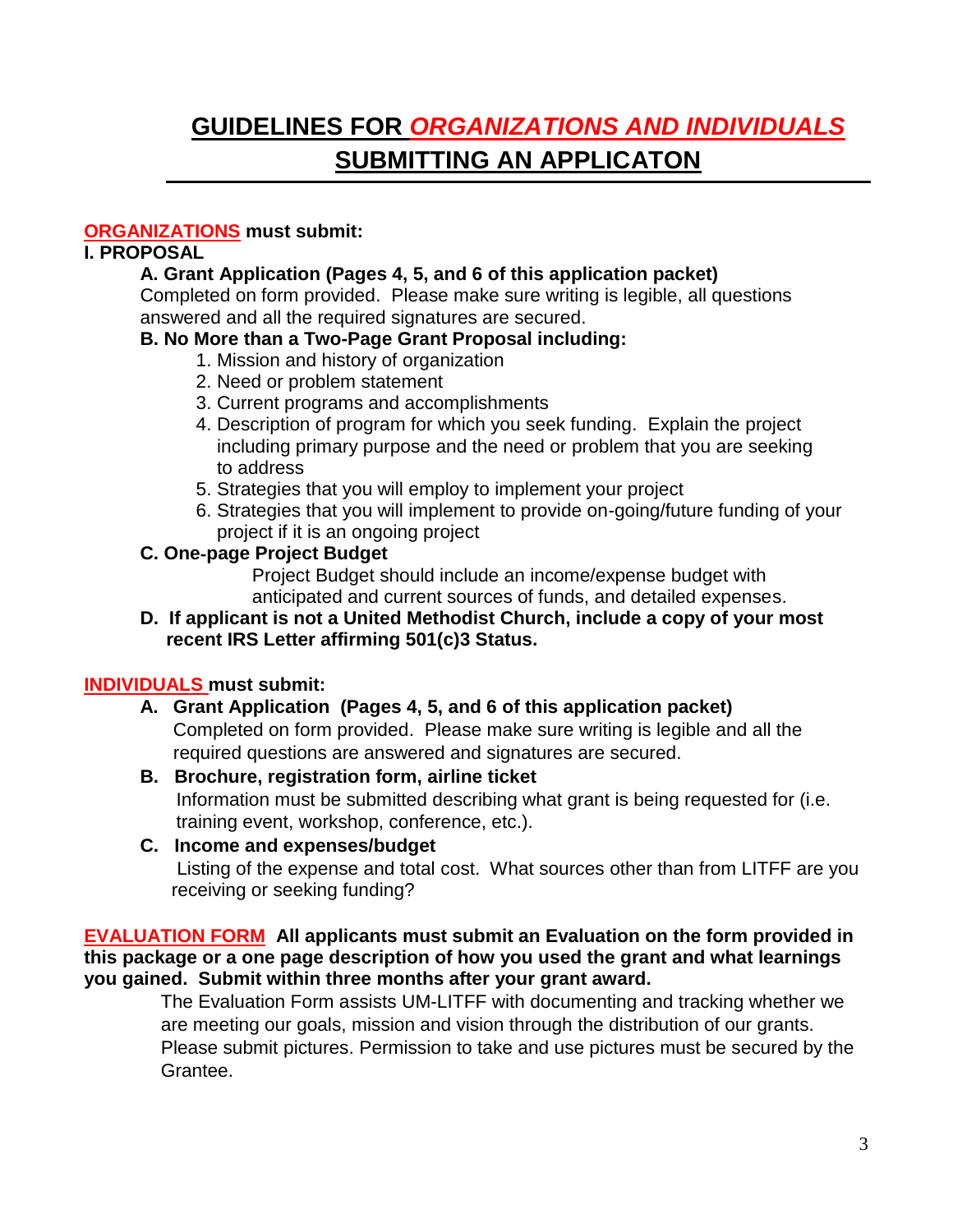#### UNITED METHODIST - LIVING INTO THE FUTURE FOUNDATION (LITFF)

#### **GRANT APPLICATION**

#### (Please read GRANT APPLICATION GUIDELINES prior to completing application)

| Name of Organization/Program/Individual/Church: ________________________________ |  |  |  |
|----------------------------------------------------------------------------------|--|--|--|
| <b>Address</b>                                                                   |  |  |  |
| <b>Key Contact &amp; Title</b>                                                   |  |  |  |
| <b>Telephone</b>                                                                 |  |  |  |
| <b>E-mail address</b>                                                            |  |  |  |
| <b>Website</b>                                                                   |  |  |  |
| <b>Facebook</b>                                                                  |  |  |  |
|                                                                                  |  |  |  |

Purpose of Grant – Describe briefly how you plan to use the grant. Attach to this application any documents that detail your purpose (brochure, receipts, agenda, itinerary, program/workshop descriptions, mission, vision, goals).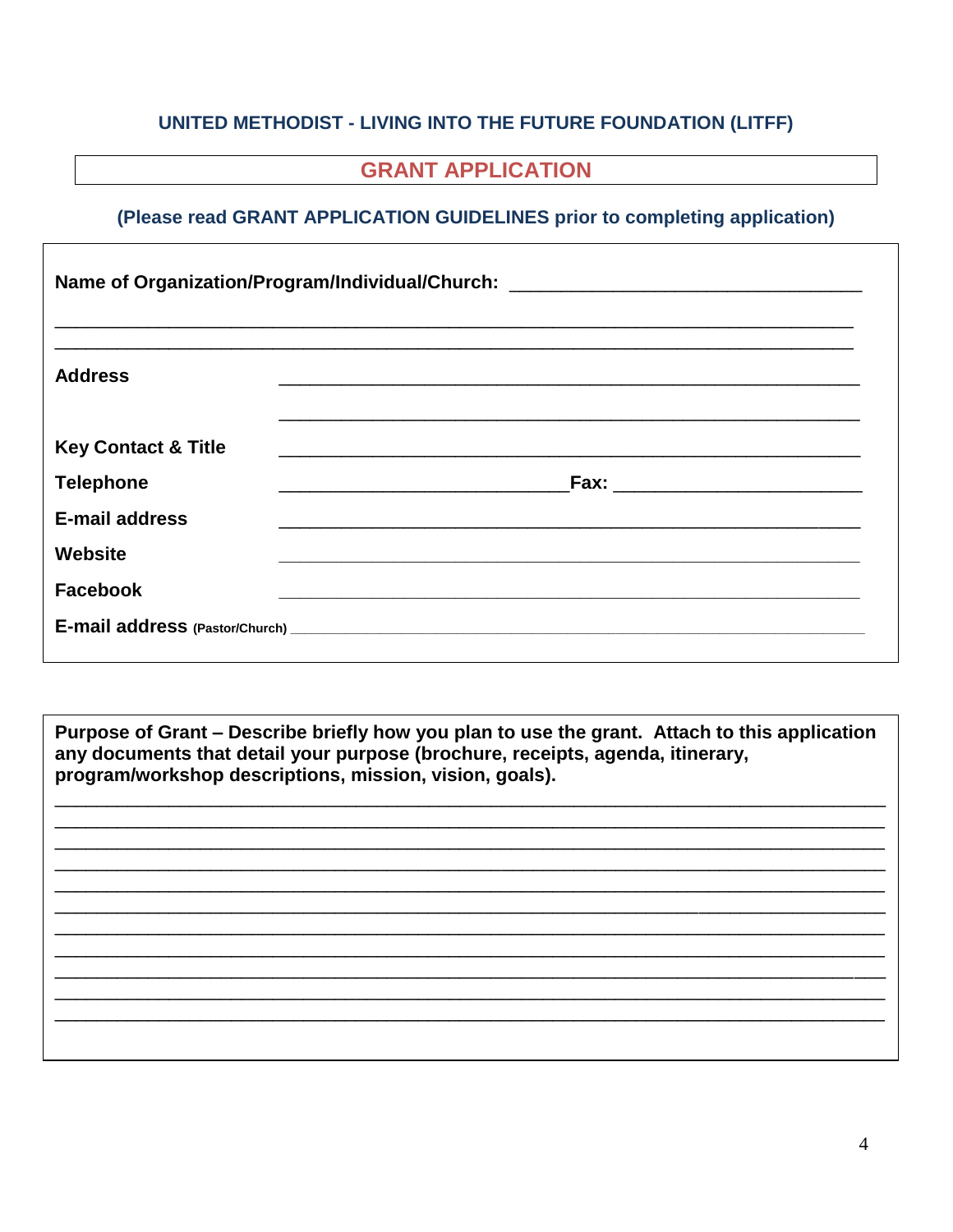| Indicate which Grant Category you are seeking funding for (May receive no more than 1 grant per fiscal<br>year) |  |  |  |  |
|-----------------------------------------------------------------------------------------------------------------|--|--|--|--|
| $\Gamma$ Leadership Individual Grant (up to \$500)                                                              |  |  |  |  |
| Seed Grant (up to \$1,000) __ Sustaining Grant (up to \$5,000) __ Emergency Grant (up to \$7,500)               |  |  |  |  |
| Total Budget for this Project \$___________ Amount Requested from UM-LITFF \$____                               |  |  |  |  |
| Time period (dates) in which project is to be completed                                                         |  |  |  |  |
| Have you received a UM-LITFF Grant in the past? If yes, what year(s)?                                           |  |  |  |  |
|                                                                                                                 |  |  |  |  |
| Indicate the Mission Area of the United Methodist Church - West District that your project is<br>located in:    |  |  |  |  |
| <b>710 Corridor</b><br>101-LA<br>Mid-City LA<br>El Tordondo<br>91/5                                             |  |  |  |  |

| PLEASE REVIEW GRANT APPLICATION GUIDELINES INCLUDED WITH THIS              |
|----------------------------------------------------------------------------|
| <b>APPLICATION PRIOR TO SIGNING CERTIFICATION AND AGREEMENT ON PAGE 6.</b> |
| <b>FAILURE TO COMPLY WITH GUIDELINES, UNLEGIABLE OR INCOMPLETE</b>         |
| APPLICATIONS WILL EXPERIENCE A DELAY IN APPLICATION PROCESSING.            |

**\_\_\_WCWT \_\_\_Downtown LA \_\_\_PCH \_\_\_LAX-105**

**\_\_\_Long Beach-Seal Beach \_\_\_South LA \_\_\_405-LAX**

**\_\_\_605 Corridor**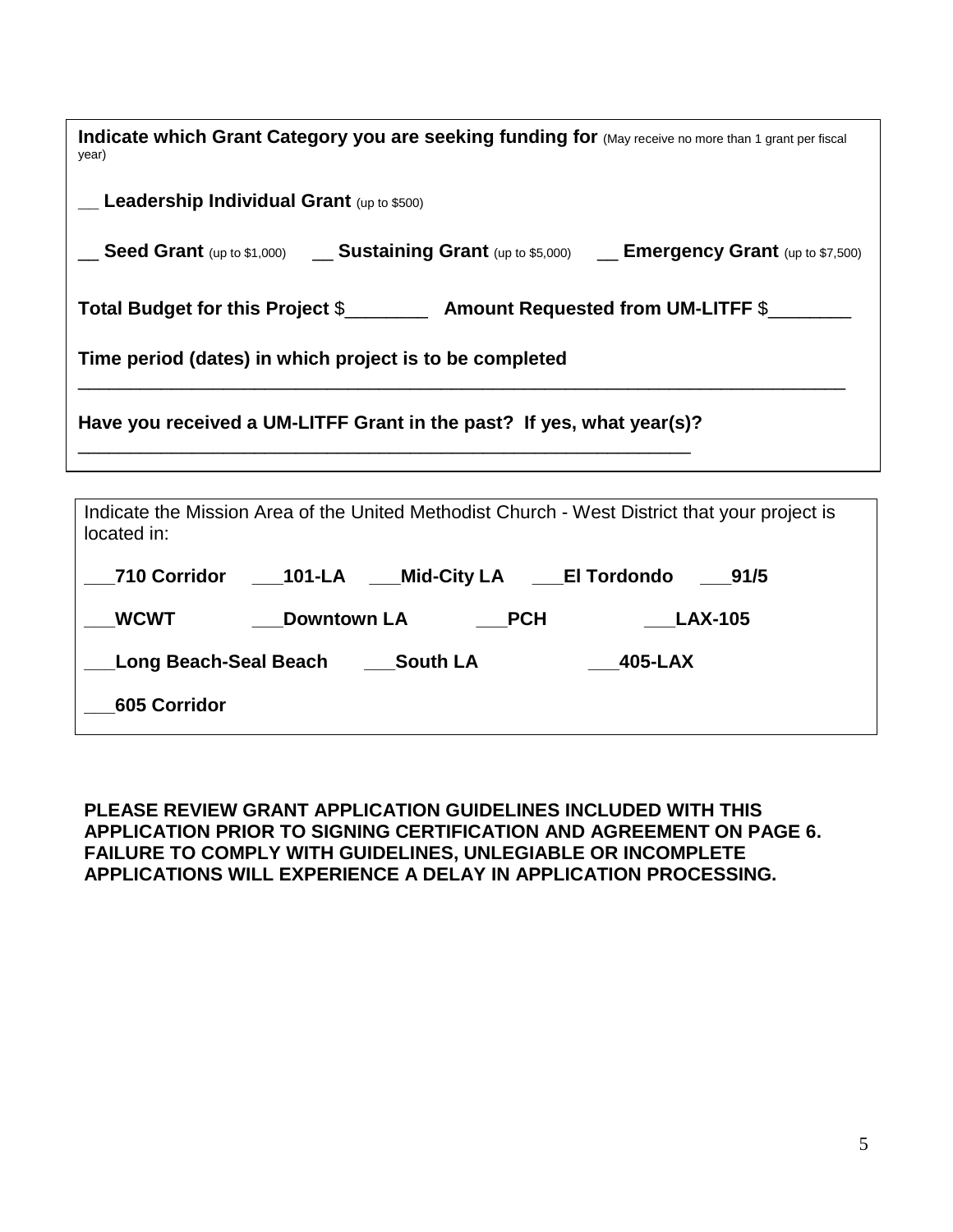#### **CERTIFICATION AND AGREEMENT**

Grantee certifies that the foregoing is true and correct. Grantee agrees to use funds received from UM-LITFF solely for the purposes described in application. Grantee agrees to comply with UM-LITFF Grant Guidelines and signature(s) below indicate guidelines have been received, read, and understood. I have also received a copy of the UM-LITFF Brochure.

| Signature<br>Person completing application                                                                            | <b>Print Name</b>                                                                                                    |
|-----------------------------------------------------------------------------------------------------------------------|----------------------------------------------------------------------------------------------------------------------|
|                                                                                                                       |                                                                                                                      |
| Signature<br>Person receiving award if different from above                                                           | <b>Print Name</b>                                                                                                    |
|                                                                                                                       |                                                                                                                      |
| Signature Ministry Project Director/Coordinator/Chair<br>If the grant award is for an outreach ministry of the church | <b>Print Name</b>                                                                                                    |
| Church Council Chair<br>Signature                                                                                     |                                                                                                                      |
|                                                                                                                       | <b>Print Name</b>                                                                                                    |
|                                                                                                                       |                                                                                                                      |
| Signature                                                                                                             | <b>Print Name</b>                                                                                                    |
|                                                                                                                       |                                                                                                                      |
| <b>FOR GRANT COMMITTEE USE ONLY:</b>                                                                                  |                                                                                                                      |
| DATE GRANT APROVED______                                                                                              | <b>GRANT DENIED</b>                                                                                                  |
| $AMOUNT$ \$                                                                                                           |                                                                                                                      |
| DATE VOUCHER COMPLETED                                                                                                | <u> 1989 - Johann Harry Barn, mars ar yn y brenin y brenin y brenin y brenin y brenin y brenin y brenin y brenin</u> |
| CHECK#                                                                                                                |                                                                                                                      |
| NOTES                                                                                                                 |                                                                                                                      |
|                                                                                                                       |                                                                                                                      |
|                                                                                                                       |                                                                                                                      |